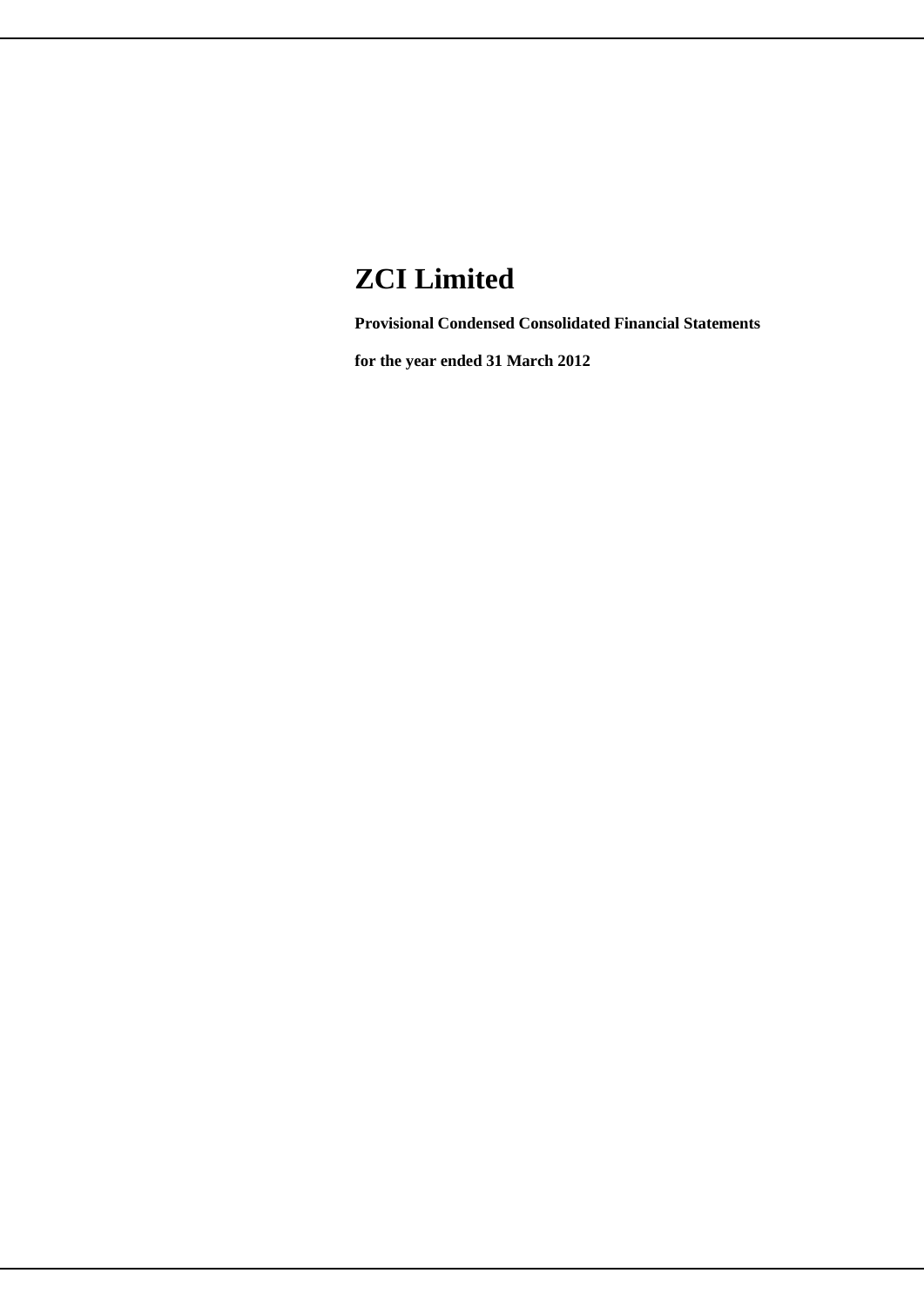# **ZCI Limited Provisional condensed consolidated statement of comprehensive income**

|                                                           | <b>Note</b> | Reviewed       | Audited        |
|-----------------------------------------------------------|-------------|----------------|----------------|
|                                                           |             | 2012           | 2011           |
|                                                           |             | <b>USD'000</b> | <b>USD'000</b> |
| Revenue                                                   |             | 42,772         | 24,731         |
| Cost of sales                                             |             | (46, 133)      | (22, 663)      |
| Gross (loss)/profit from mining activities                |             | (3,361)        | 2,068          |
| Administrative expenses                                   |             | (7,926)        | (5,150)        |
| Other expenses                                            | 6           | (31, 116)      | (2,726)        |
| Foreign exchange gains                                    |             | 4,093          | 63             |
| Loss before net finance (expense)/income                  |             | (38,310)       | (5,745)        |
| Finance income                                            |             | 725            | 1,384          |
| Finance expense                                           |             | (2, 352)       | (1,118)        |
| Loss before tax                                           |             | (39, 937)      | (5, 479)       |
| Income tax                                                |             | 4,141          | (657)          |
| Loss for the year                                         |             | (35,796)       | (6, 136)       |
| Other comprehensive (loss)/income:                        |             |                |                |
| Exchange differences on translation of foreign operations |             | (7, 944)       | 7,006          |
| Total comprehensive (loss)/income for the year            |             | (43,740)       | 870            |
| Loss attributable to:                                     |             |                |                |
| Equity holders of the parent                              |             | (29,068)       | (4,718)        |
| Non-controlling interest                                  |             | (6,728)        | (1, 418)       |
| Total comprehensive (loss)/income attributable to:        |             |                |                |
| Equity holders of the parent                              |             | (35,756)       | 1,181          |
| Non-controlling interest                                  |             | (7,984)        | (311)          |
| Basic loss per ordinary share (US cents)                  | 7           | (52.21)        | (8.47)         |
| Diluted loss per ordinary share (US cents)                | 7           | (56.73)        | (9.31)         |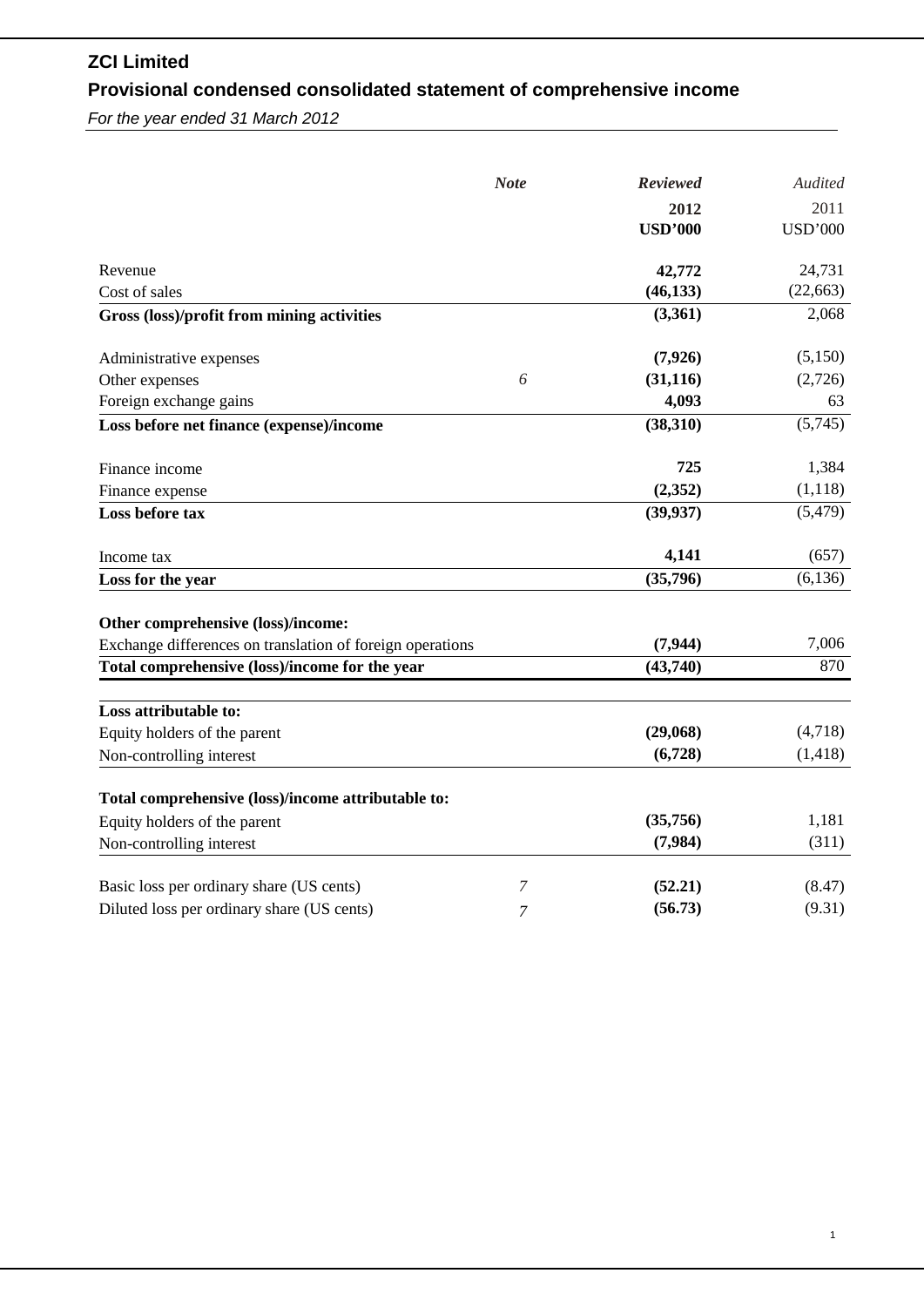# **ZCI Limited Provisional condensed consolidated statement of financial position**

|                                                     | <b>Note</b> | Reviewed       | Audited        |
|-----------------------------------------------------|-------------|----------------|----------------|
|                                                     |             | 2012           | 2011           |
|                                                     |             | <b>USD'000</b> | <b>USD'000</b> |
| <b>ASSETS</b>                                       |             |                |                |
| Property, plant and equipment                       |             | 41,248         | 47,966         |
| Intangible assets                                   |             | 44,463         | 51,425         |
| Long term receivable                                |             |                | 4,000          |
| Other financial assets                              |             | 423            | 345            |
| <b>Total non-current assets</b>                     |             | 86,134         | 103,736        |
| Inventories                                         |             | 8,792          | 10,483         |
| Trade and other receivables                         |             | 4,132          | 3,847          |
| Current portion of long term receivable             |             |                | 6,048          |
| Cash and cash equivalents                           |             | 18,441         | 26,417         |
| <b>Total current assets</b>                         |             | 31,365         | 46,795         |
| <b>Total assets</b>                                 |             | 117,499        | 150,531        |
| <b>EQUITY</b>                                       |             |                |                |
| Share capital                                       |             | 102,688        | 102,688        |
| Foreign currency translation reserve                |             | (2,987)        | 3,701          |
| (Accumulated loss)/retained earnings                |             | (13, 865)      | 14,701         |
| Equity attributable to equity holders of the parent |             | 85,836         | 121,090        |
| Non-controlling interest                            |             | (2,723)        | 5,260          |
| <b>Total equity</b>                                 |             | 83,113         | 126,350        |
| <b>LIABILITIES</b>                                  |             |                |                |
| Long term loan                                      | 8           | 2,904          |                |
| Deferred tax                                        |             | 3,046          | 7,187          |
| Environmental rehabilitation provision              |             | 7,065          | 7,150          |
| <b>Total non-current liabilities</b>                |             | 13,015         | 14,337         |
| Trade and other payables                            |             | 18,067         | 9,844          |
| <b>Bank</b> overdraft                               |             | 3,304          |                |
| <b>Total current liabilities</b>                    |             | 21,371         | 9,844          |
| <b>Total equity and liabilities</b>                 |             | 117,499        | 150,531        |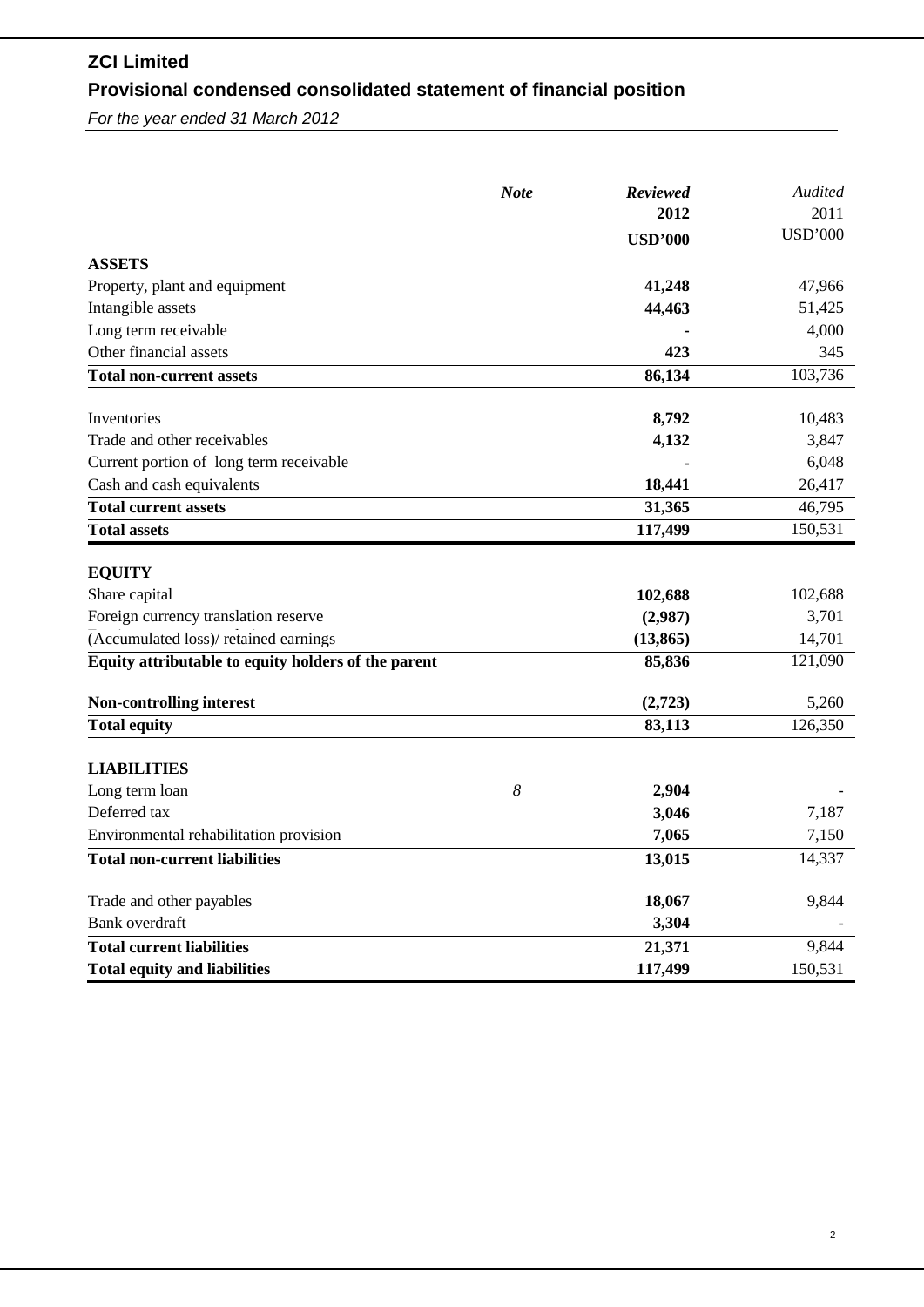## **ZCI Limited**

# **Provisional condensed consolidated statement of changes in equity**

|                                                                                                          | Share capital            | <b>Foreign currency</b><br>translation<br>reserve | <b>Retained</b><br>earnings/<br>(Accumulated<br>loss) | <b>Attributable to</b><br>equity holders of<br>the parent | Non-controlling<br>interest | <b>Total equity</b> |
|----------------------------------------------------------------------------------------------------------|--------------------------|---------------------------------------------------|-------------------------------------------------------|-----------------------------------------------------------|-----------------------------|---------------------|
|                                                                                                          | <b>USD'000</b>           | <b>USD'000</b>                                    | <b>USD'000</b>                                        | <b>USD'000</b>                                            | <b>USD'000</b>              | <b>USD'000</b>      |
| Balance as at 31 March 2010 (Audited)                                                                    | 102,688                  | (2,145)                                           | 18,651                                                | 119,194                                                   | 6,286                       | 125,480             |
| Transactions with owners recorded directly in equity<br>Acquisition of additional interest in subsidiary |                          | (53)                                              | 768                                                   | 715                                                       | (715)                       |                     |
| Loss for the year<br>Other comprehensive income                                                          |                          |                                                   | (4,718)                                               | (4,718)                                                   | (1, 418)                    | (6, 136)            |
| - foreign currency translation differences                                                               |                          | 5,899                                             |                                                       | 5,899                                                     | 1,107                       | 7,006               |
| Total comprehensive income for the year                                                                  |                          | 5,899                                             | (4,718)                                               | 1,181                                                     | (311)                       | 870                 |
| Balance as at 31 March 2011 (Audited)                                                                    | 102,688                  | 3,701                                             | 14,701                                                | 121,090                                                   | 5,260                       | 126,350             |
| Transactions with owners recorded directly in equity<br>Share option reserve                             |                          |                                                   | 502                                                   | 502                                                       |                             | 502                 |
| Loss for the year<br>Other comprehensive loss                                                            |                          |                                                   | (29,068)                                              | (29,068)                                                  | (6,728)                     | (35,796)            |
| - foreign currency translation differences                                                               |                          | (6,688)                                           |                                                       | (6,688)                                                   | (1,256)                     | (7, 944)            |
| Total comprehensive loss for the year                                                                    | $\overline{\phantom{a}}$ | (6.688)                                           | (29,068)                                              | (35756)                                                   | (7,984)                     | (43,740)            |
| Balance as at 31 March 2012 (Reviewed)                                                                   | 102,688                  | (2,987)                                           | (13, 865)                                             | 85,836                                                    | (2,723)                     | 83,113              |
|                                                                                                          |                          |                                                   |                                                       |                                                           |                             |                     |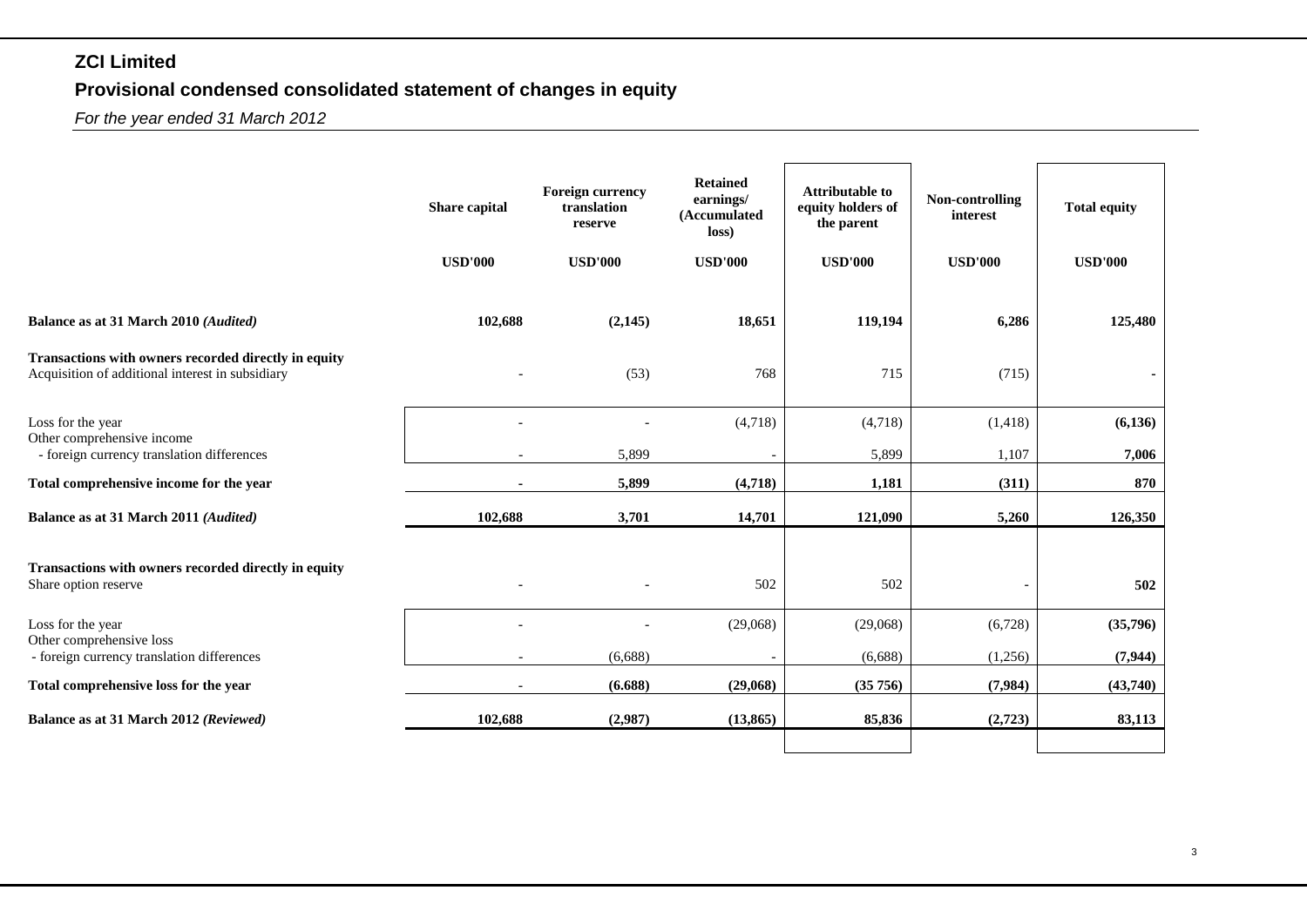# **ZCI Limited Provisional condensed consolidated statement of cash flows**

|                                                        | <b>Reviewed</b><br>2012 | Audited<br>2011 |
|--------------------------------------------------------|-------------------------|-----------------|
|                                                        | <b>USD'000</b>          | <b>USD'000</b>  |
| <b>Cash flows from operating activities</b>            |                         |                 |
| Cash utilised by operations                            | (1,091)                 | (11, 811)       |
| Interest received                                      | 679                     | 1,337           |
| Interest paid                                          | (906)                   | (1,118)         |
| Cash outflows from operating activities                | (1,318)                 | (11, 592)       |
| <b>Cash flows from investing activities</b>            |                         |                 |
| Additions to maintain operations                       |                         |                 |
| Property, plant and equipment                          | (16, 862)               | (958)           |
| Additions to expand operations                         |                         |                 |
| Property, plant and equipment                          |                         | (4,822)         |
| Intangible assets                                      | (7,065)                 | (1, 448)        |
| Proceeds from sale of assets                           | 429                     | 63              |
| Repayment/(advance) of long term receivable            | 10,048                  | (4,000)         |
| Cash outflows from investing activities                | (13, 450)               | (11, 165)       |
| <b>Cash flows from financing activities</b>            |                         |                 |
| Drawdown on equipment facility                         | 2,904                   |                 |
| Cash inflows from financing activities                 | 2,904                   |                 |
| Effect of foreign currency translation                 | 583                     | 744             |
| Net decrease in cash and cash equivalents              | (11 280)                | (22,013)        |
| Cash and cash equivalents at the beginning of the year | 26,417                  | 48,430          |
| Cash and cash equivalents at the end of the year       | 15,137                  | 26,417          |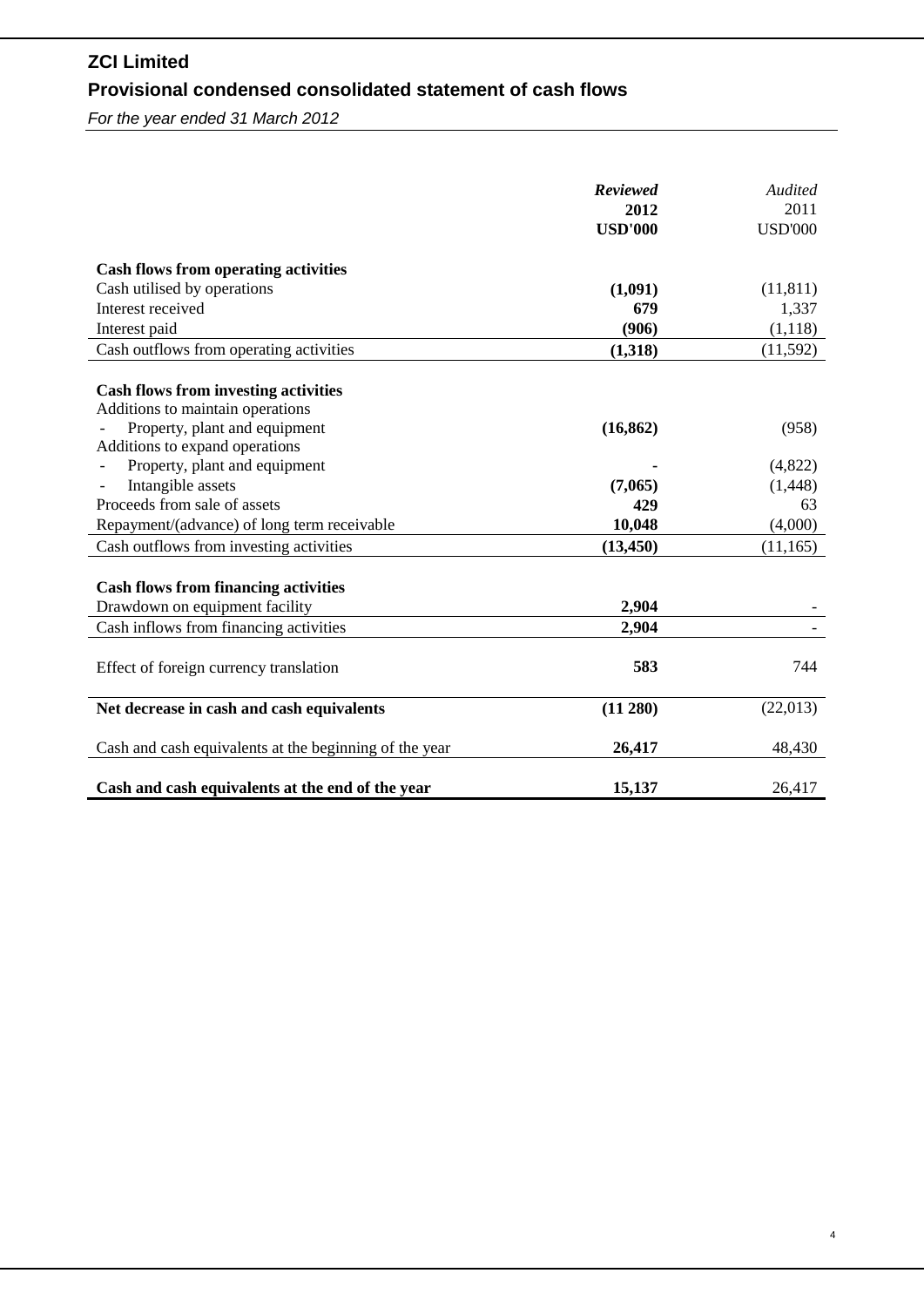*For the year ended 31 March 2012*

### **1. General information**

ZCI Limited ("**ZCI**" or the "**Company**") is a public company incorporated and domiciled in Bermuda. It has a primary listing on the Johannesburg Stock Exchange ("JSE Limited") and a secondary listing on the Euronext.

The Company's business is not affected by any Government protection or investment encouragement laws.

ZCI is the holding company of African Copper Plc ("**ACU**") a copper producing and mineral exploration and development group of companies (together referred to as the "**Group**"). The Group's main project is the copper producing open pit Mowana mine. The Group also owns the rights to the adjacent Thakadu-Makala deposits and holds permits in exploration properties at the Matsitama Project. The Mowana Mine is located in the north eastern portion of Botswana and the Matsitama Project is contiguous to the southern boundary of the Mowana Mine.

### **2. Basis of preparation**

The provisional condensed consolidated financial statements for the year ended 31 March 2012 have been prepared in accordance with the recognition and measurement principles of International Financial Reporting Standards, and for their presentation in accordance with the minimum content, including disclosures, prescribed by IAS 34 Interim Financial Reporting applied to year end reporting, and South African Statements and Interpretations of Statements of Generally Accepted Accounting Practice (AC 500 Series)

The provisional condensed consolidated financial statements are presented in United States Dollar ("USD"), which is the Company's functional currency. All financial information presented in USD has been rounded to the nearest thousand.

### **3. Accounting policies**

The accounting policies applied in the preparation of the provisional condensed consolidated financial statements are in accordance with International Financial Reporting Standards ("IFRS") and are consistent with those applied for the year ended 31 March 2011.

During the year, the following standards and interpretations relevant to the Group, none of which had a material impact on the Group's results, became effective:

- IFRIC 19 *Extinguishing Financial Liabilities with Equity Instruments*, effective for annual periods beginning on or after 1 July 2010.
- Improvements to IFRSs 2010 Amendments to various standards with various effective dates.
- IAS 24 *Related Party Disclosures (revised 2009)*, effective for annual periods beginning on or after 1 January 2011.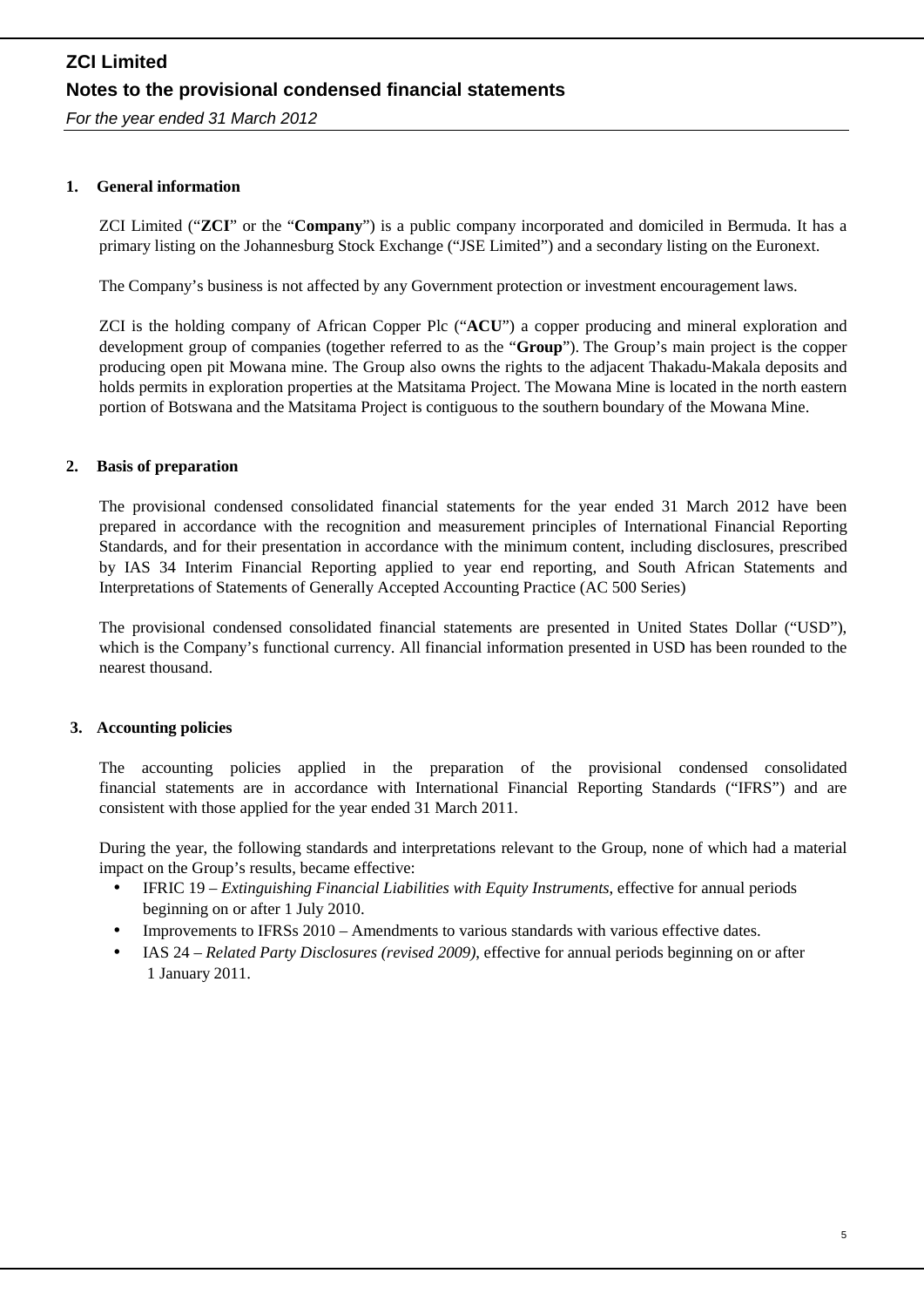*For the year ended 31 March 2012*

### **3. Accounting policies (Continued)**

A number of new standards, amendments to standards and interpretations that could be relevant to the Group, are not yet effective for the year ended 31 March 2012, and have not been applied in preparing these provisional condensed consolidated financial statements:

- IFRS 7 amendment *Disclosures – Transfers of Financial Assets*, effective for annual periods beginning on or after 1 July 2011.
- IFRS 9 *Financial Instruments*, effective for annual periods beginning on or after 1 January 2015.
- IFRS 10 *Consolidated Financial Statements*, effective for annual periods beginning on or after 1 January 2013.
- IFRS 12 *Disclosure of Interests in Other Entities*, effective for annual periods beginning on or after 1 January 2013.
- IFRS 13 *Fair Value Measurement*, effective for annual periods beginning on or after 1 January 2013.
- IFRIC 20 *Stripping costs in the Production Phase of a Surface Mine,* effective for annual periods beginning on or after 1 January 2013.

With the exception of IFRS 9 and IFRIC 20, these standards and interpretations are not expected to have a significant effect on the consolidated financial statements of the Group. IFRS 9, which becomes mandatory for the Group's 2016 consolidated financial statements, could change the classification and measurement of financial instruments. IFRIC 20 provides further guidance with regards to the recognition of production stripping in surface mining activities. The Group does not plan to adopt these standards or interpretations early.

### **4. Group segment reporting**

An operating segment is a component of the Group that engages in business activities from which it may earn revenues and incur expenses, including revenues and expenses that relate to transactions with any of the Group's other components. The Group's only operating segment is the exploration for, the development of, and the mining of copper and other base metal deposits. All the Group's activities are related to the exploration for, development of, and the mining of copper and other base metals in Botswana with the support provided from the Company and it is reviewed as a whole by the Board (who is considered the chief operating decision maker) to make decisions about resources to be allocated to the segment and assess its performance, and for which discrete financial information is available. All mining revenue derives from a single customer. As such, a separate segmental report has not been prepared.

### **5. Going concern**

For the year ended 31 March 2012, the consolidated financial statements show that the group incurred a loss for the year of US\$35.8 million (2011: US\$6.1 million).

The Company's principal subsidiary, ACU incurred a loss of US\$42.6 million (2011 : US\$9.0 million) with a total of 6,910 tonnes (2011: 3,841 tonnes) of copper in concentrate sold during the financial year. The average copper sold for the year amounted to 575 tonnes per month, with the highest and lowest months' production yielding 809 tonnes and 324 tonnes respectively. Despite some record production highs, the mass of copper produced in concentrate has not attained the levels needed to generate overall positive cash flows for the business yet.

The average price per tonne achieved during the financial year was US\$8,505 (2011: US\$8,347).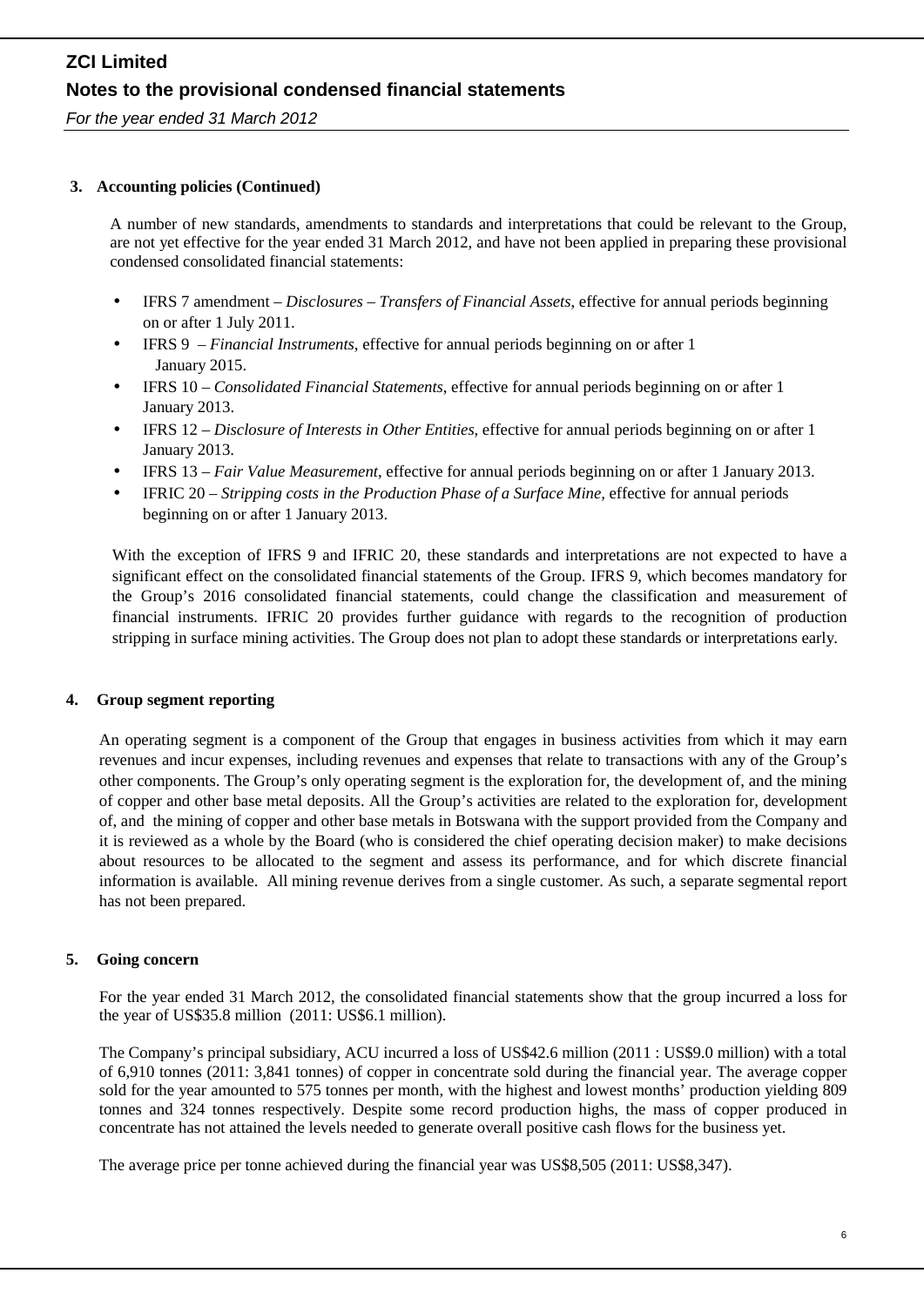*For the year ended 31 March 2012*

### **5. Going concern (continued)**

Since the end of the year, copper produced in concentrate for April, May and June was 704, 270 and 635 tonnes of copper in concentrate respectively. May's production figures were particularly disappointing and arose as a result of mechanical failure in the processing plant and a resulting shutdown from 20 May until 5 June 2012.

The Directors have prepared cash flow projections covering at least the twelve month period from the date of approval of these provisional condensed consolidated financial statements. The projections, which have been drawn up on a monthly basis, are based on a number of inputs and assumptions which include mined tonnage, all associated mining and processing costs, extraction and yield rates for production of the copper concentrate and the price of copper. The Group's approved capital expenditure is also included in the cash flows.

The key assumptions to which the projections are most sensitive in the opinion of the Directors are the tonnage of produced copper concentrate and the copper price; the tonnage of produced copper concentrate is itself a function of mining output and recovery achieved in the processing operations.

The projections show that, if the key operational and pricing assumptions are achieved, the existing loan facilities will be sufficient to provide the necessary funding for the Company and its subsidiaries for at least the next twelve months from the date of approval of these financial statements.

Although the 2011 projections prepared by the subsidiary were not achieved, the Directors believe that the projections for at least the twelve months to July 2013 are achievable, based on the forecast average throughput of 65,592 tonnes for this period being only 6.5% higher than the 61,576 average throughput achieved during the year ended 31 March 2012, the grade and recovery profile of the ore anticipated to be mined and processed, consensus analyst projections for the copper price and the cost factors used in the forecast.

The key assumptions relating to production and pricing assume an average copper price per tonne over the twelve month period to July 2013 of US\$7,936 and average monthly production of copper in concentrate of 1,120 tonnes of copper in concentrate.

By way of illustration regarding downside sensitivities, a combination of:

- shortfalls in the average copper price of up to 10%;
- shortfalls in average recoveries of up to 10%; and

• a possible shutdown of operations for approximately 20 days in the event of a critical equipment failure would result in an additional funding requirement of up to USD10 million (all other assumptions remaining unchanged).

In light of the above sensitivities, the Directors of ZCI issued a letter of financial support to ACU, confirming that ZCI will continue to make sufficient financial resources available to allow ACU to meet its liabilities as they fall due in the course of normal operations. Furthermore, to ensure that ZCI has the ability to provide such support based on existing and any additional funding requirements, subsequent to year end, the Company obtained a letter of financial support from another source, to the value of USD7 million.

During the current financial year, the process has been initiated to realise the Company's investment in ACU. Progress has been made in this regard but the process is not yet in an advanced state.

After taking account of the Company and Group's funding position, the letter of financial support obtained by the Company, its cash flow projections and having considered the risks and uncertainties associated with the projections, as well as the possible sale of ACU, the Directors are of the opinion that the Company and its subsidiaries have adequate resources to operate for at least the next twelve months from the date of approval of these provisional condensed consolidated financial statements. For these reasons, they continue to prepare the financial statements on the going concern basis.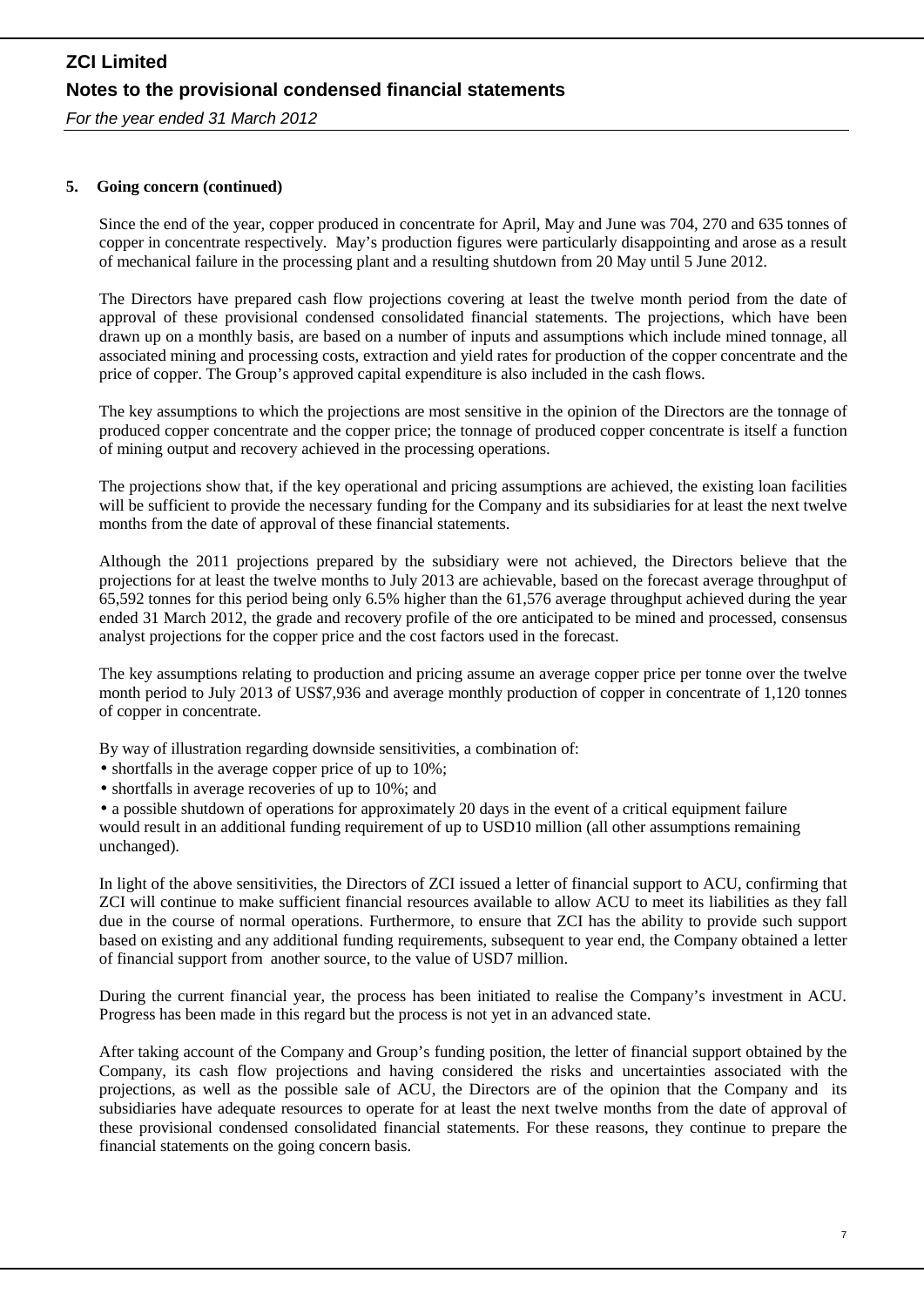*For the year ended 31 March 2012*

### **5. Going concern (continued)**

However, the unproven ability of ACU, to date, to achieve the ramp up in production to a sustainable level, generating positive cash flow, and the volatility of the copper price and the availability of such funding as may be necessary, together, represents a material uncertainty which may cast significant doubt on the ability of the Company and its subsidiaries to continue as a going concern and therefore to continue realising their assets and discharging their liabilities in the normal course of business.

Should the projected production levels and key financial assumptions not be reached, the Company and its subsidiaries will have to source additional external funding in order to realise their assets and discharge their liabilities in the normal course of business. In the event that additional funding is not forthcoming, these conditions may cast significant doubt about the ability of the Company and its subsidiaries to continue as going concerns.

### **6. Other expenses**

The continued losses incurred by the mine, triggered the Group to perform impairment testing with respect to the carrying value of the property, plant and equipment as well as intangible assets relating to the operations where mining is currently taking place. The recoverable amount of these assets was calculated with reference to their value-in-use, using the life of mine financial model for the Mowana and Thakadu open-pit mines.

Key assumptions include the following:

- A 7.5 year mine plan based on processing 5 million tonnes of the Mowana mine's proven and probable reserves and 1.8 million tonnes of the Thakadu mine's probable reserves
- Discount rate of 17%
- Average production through-put levels of 60,000 tonnes per month to March 2013 with expanded average production levels of 75,000 tonnes thereafter
- Copper sales prices as forecasted by selected analyst estimates, with the average copper price over the life of mine of approximately US\$3.39 per lb
- Grade assumptions based on Mowana and Thakadu resource models, which experience has shown to be predictive of the actual grades mined, averaging 1.53% and 2.09% respectively
- Recovery rates based on historical independent metallurgy and plant test-work
- Operating and capital costs based on historical costs and approved budget costs.

The outcome of the value-in-use calculation, resulted in an impairment loss of US\$25.7 million (US\$15 million relating to property, plant and equipment and US\$10.7 million relating to intangible assets), which has been recognized as part of other expenses in the consolidated statement of comprehensive income.

#### **7. Earnings per share information**

|                                                     | 2012       | 2011       |  |
|-----------------------------------------------------|------------|------------|--|
| Basic loss per ordinary share (US cents)            | (52.21)    | (8.47)     |  |
| Diluted loss per ordinary share (US cents)          | (56.73)    | (9.31)     |  |
| Headline loss per ordinary share (US cents)         | (14.48)    | (8.47)     |  |
| Diluted headline loss per ordinary share (US cents) | (17.41)    | (9.31)     |  |
| Number of ordinary shares in issue                  | 55,677,643 | 55,677,643 |  |
| Weighted average and diluted number of ordinary     | 55,677,643 | 55,677,643 |  |
| shares in issue                                     |            |            |  |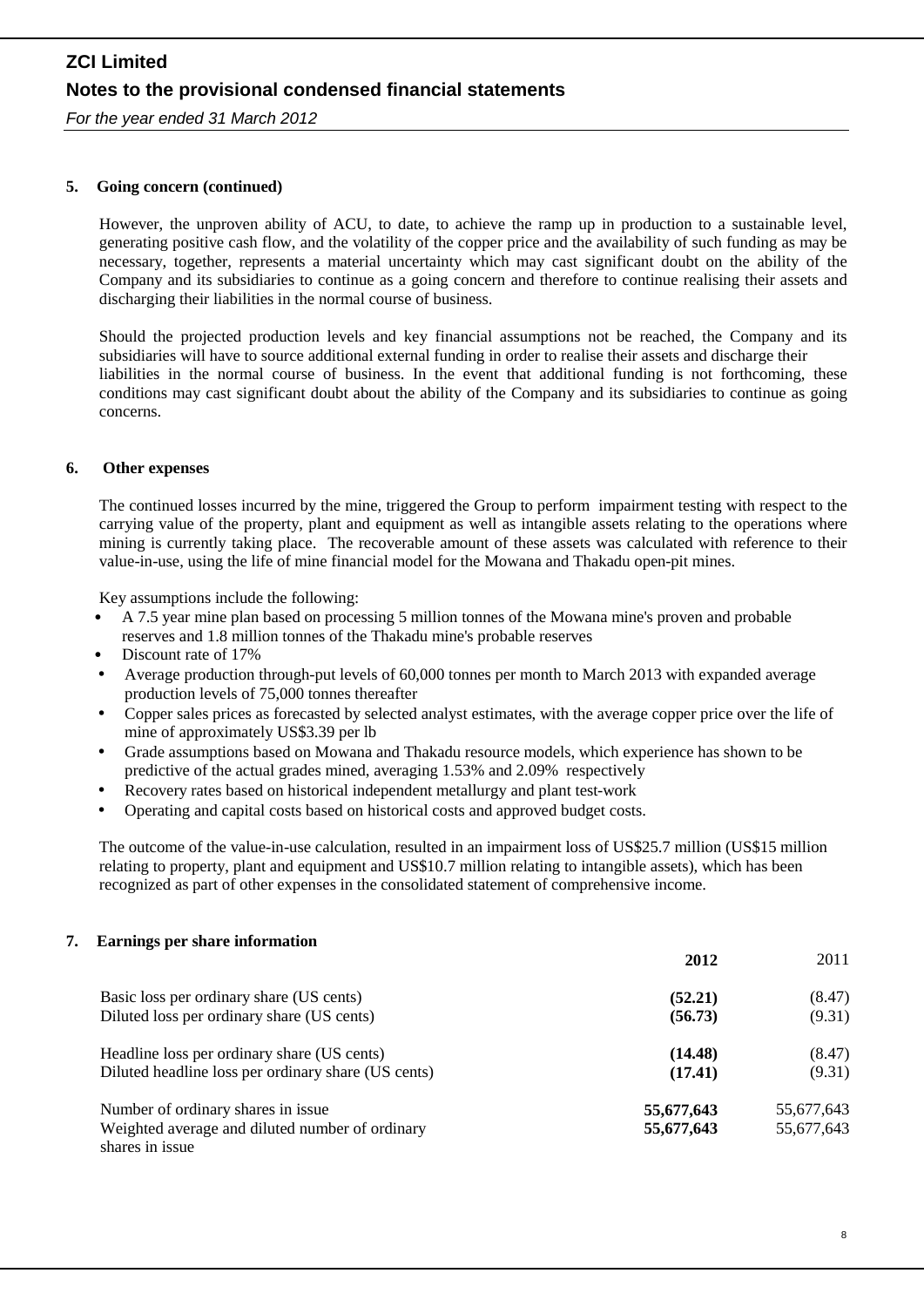*For the year ended 31 March 2012*

### **7. Earnings per share information (continued)**

The following adjustments to loss attributable to ordinary shareholders were taken into account in the calculation of diluted loss, headline loss and diluted headline loss per share:

|                                                                                                                         | <b>USD'000</b> | <b>USD'000</b> |
|-------------------------------------------------------------------------------------------------------------------------|----------------|----------------|
| Loss attributable to equity holders of the parent<br>Increase in shareholding in subsidiary with respect to convertible | (29,068)       | (4,718)        |
| portion of debt                                                                                                         | (2,520)        | (464)          |
| Diluted loss attributable to equity holders of the parent                                                               | (31,588)       | (5,182)        |
| Loss attributable to equity holders of the parent                                                                       | (29,068)       | (4,718)        |
| Impairment loss                                                                                                         | 25,741         |                |
| Deferred tax on impairment loss                                                                                         | (2,363)        |                |
| Non-controlling interest                                                                                                | (2,372)        |                |
| Headline loss attributable to equity holders of the parent                                                              | (8,062)        | (4,718)        |
| Increase in shareholding in subsidiary with respect to convertible                                                      |                |                |
| portion of debt                                                                                                         | (1,632)        | (464)          |
| Diluted headline loss attributable to equity holders of the parent                                                      | (9,694)        | (5,182)        |

### **8. Long term loan**

An equipment facility of US\$3.1 million was obtained from Banc ABC, a Botswana based lending institution. The equipment facility is a 36 month US\$ denominated facility that has a fixed interest rate of 9% per annum and is secured by the underlying assets. At 31 March 2012, US\$2.9 million from this facility had been drawn. The Group is not in breach of any covenants relating to this facility.

### **9. Related party transactions**

The Group, in the ordinary course of business and similar to last year, entered into various consulting arrangements with related parties on an arm's length basis at market related rates. There were no changes with respect to the nature or terms of related party transactions during the year to that previously reported.

### **10. Commitments**

| <b>Contractual obligations</b>                  | <b>Total</b>   | 2012           | 2013           | 2014                     | 2015<br>and thereafter |
|-------------------------------------------------|----------------|----------------|----------------|--------------------------|------------------------|
|                                                 | <b>USD'000</b> | <b>USD'000</b> | <b>USD'000</b> | <b>USD'000</b>           | <b>USD'000</b>         |
| Goods, services and<br>equipment <sup>(a)</sup> | 6,514          | 6.514          | ۰              | $\overline{\phantom{0}}$ |                        |
| Exploration licences <sup>(b)</sup>             | 13,183         | 5,111          | 8,072          |                          |                        |
| Lease agreements <sup>(c)</sup>                 | 402            | 281            | 106            | 12                       |                        |
|                                                 | 20,099         | 11,906         | 8,178          | 12                       | 3                      |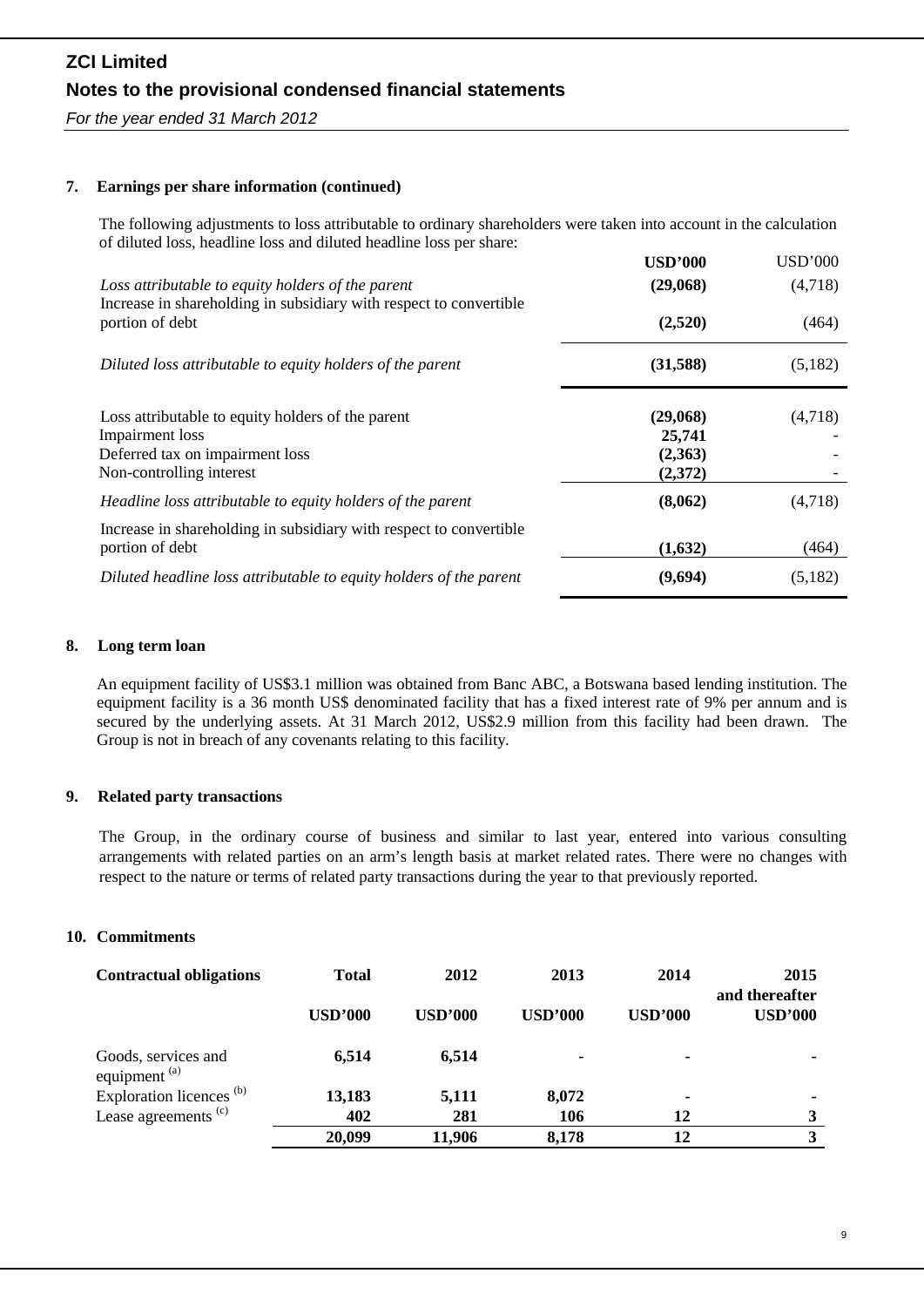*For the year ended 31 March 2012*

### **10. Commitments (continued)**

- a) The Group has a number of agreements with arms-length third parties who provide a wide range of goods and services and equipment. This includes commitments for capital expenditure.
- b) Under the terms of ACU's prospecting licences, Matsitama is obliged to incur certain minimum expenditures.
- c) ACU has entered into agreements to lease premises for various periods.

The above expenditure will be funded internally.

As disclosed in the 31 March 2011 annual report and interim financial statements for the period ended 30 September 2011, the Company previously entered into an Investment Advisory and Management agreement with iCapital (Mauritius) Limited. The dispute with regards to the interpretation of certain clauses in the agreement are still ongoing. The contract was terminated with effect 1 January 2012.

### **11. Dividends**

No dividends have been declared for the current financial year (2011 – Nil).

### **12. Events after the reporting date**

Other than an additional US\$6 million loan to ACU, the letters of support issued and received (as detailed in note 5) and the failure of the pinion shaft, all detailed in the Operational Review, no material events have occurred between the reporting date and the date of this announcement.

The process of realising value from the investment in ACU is still continuing, however at the reporting date the requirements of IFRS 5 *Non-current assets held for sale and discontinued operations* had not been met.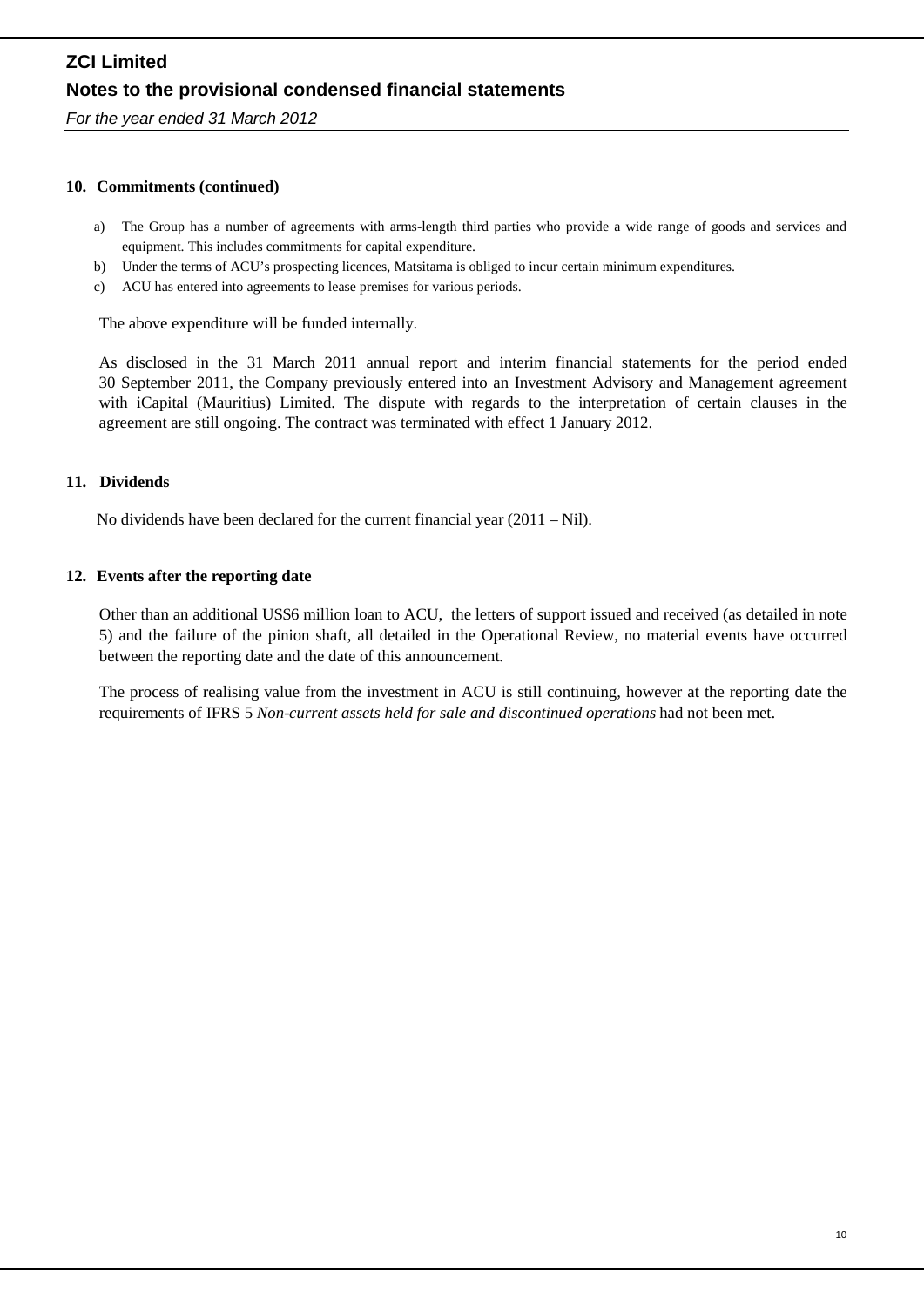### *For the year ended 31 March 2012*

#### **Operational review and other commentary**

The Group significantly increased its production levels and revenues during the period under review. Production of copper in concentrate during 2012 was 67% higher than in 2011. The Group achieved record production levels in March 2012. Benefits were obtained from a more stable production environment, a higher grade and increases in average copper prices.

Recovery rates remained largely unchanged from the previous year and operating costs per tonne remained above budgeted levels. The Group expects recovery rates to improve significantly as we continue to develop the Thakadu deposit, with the relative percentage of oxide ore processed through our plant declining during the coming year and that of higher-recovery sulphide ore increasing.

Production during May 2012 was adversely affected by failures at the ball mill, resulting in a complete stoppage of production from 20 May to 5 June 2012 after a failure of the pinion shaft (an item for which a replacement had been ordered nearly a year earlier).

During the year under review, the Botswana Pula weakened from 6.28 to the US\$ at the end the previous financial year to 6.99 at 31 March 2012. Exchange gains arose mainly as a result of receivables denominated in USD.

The higher than budgeted expenses together with low production, resulted in pressure on cash balances and corresponding increases in trade payables.

Additional loans totalling US\$7,000,000 were provided to ACU in January and February 2012 in continuation of the Company's ongoing investment in the mining operations of the Group. These loans were granted predominantly on the same terms as previous loans. An additional convertible loan of US\$6,000,000 was made after the end of the reporting period. The additional loan sought to provide additional working capital for the mining operations as well as target specific areas which were hampering efforts to boost production levels.

### **Corporate Governance Developments**

The appointment of Tom Kamwendo as CEO of the Company was the major corporate governance development during the year. This appointment has already provided a strong focus for moving forward toward the Company's strategies and helped ensure that the interest and concerns of ZCI are well represented throughout the Group structure.

There have been several other changes to the board of directors during the reporting period. David Rodier and Steven Georgala did not seek re-election to the board at the Annual General Meeting of 28 September 2011. Thys du Toit resigned from the board of directors effective 31 March 2012. ZCI welcomed Professor Cyril O'Connor to the board on 15 June 2012. The board would again like to take the opportunity to thank the departing directors for their valuable contributions and we look forward to working with Professor O'Connor during his tenure on the board.

The board and its committees met regularly during the year to contribute toward the achievement of objectives and deal with the many strategic and risk management issues that have arisen during this period of change. Much work has been put into ensuring the Company is adequately addressing risk and considering issues of strategic importance.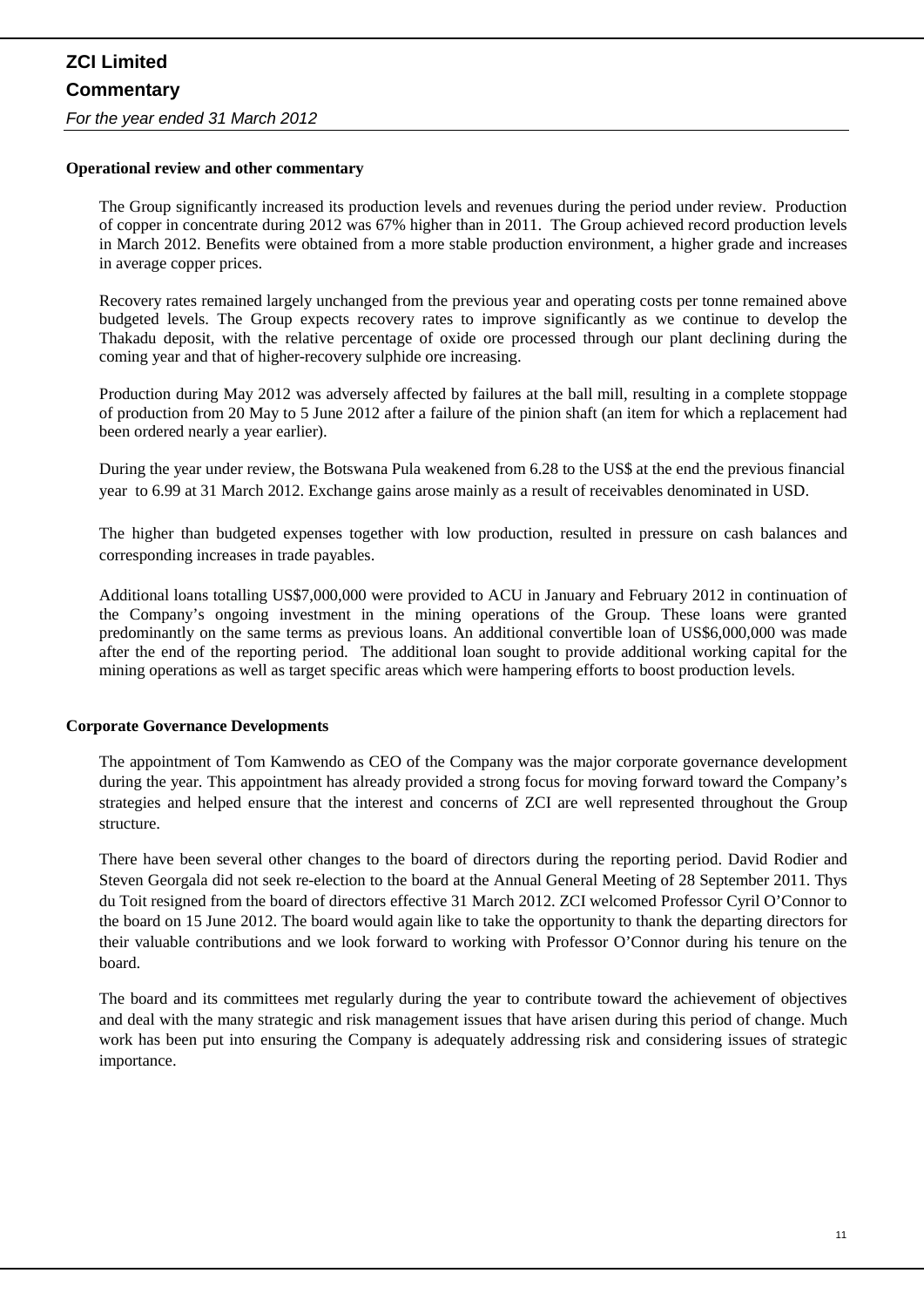### **Outlook**

The Group expects to realise the benefits of the capital expenditure program through the remainder of the year and to experience greater operating stability, allowing the gradual increase of throughput and ramping up of production.

ZCI actively monitors variables in the copper market such as the copper price and world demand for copper and is acutely aware of the capacity of shifts in these variables to influence financial results and the ongoing viability of the Group's mining operations.

The engagement of Rand Merchant Bank Corporate Finance ("RMB") to realise value from the investment of ZCI in ACU will have significant implications for the strategic direction of ZCI and the Group. ZCI will seek to keep its stakeholders up to date with as much information as possible regarding this process as well as ensuring that the value to our shareholders is maximised by the process.

The appointment of RMB will help alleviate some of the risks being faced by ZCI and the Group. A lack of diversity in the investment portfolio of ZCI and the risks that this can present is one of the key drivers behind the appointment of RMB. Attaining full value from the Group mining operations will require further investment to support the rapid development of the resource to its maximum level.

Shareholders should be aware that these provisional condensed consolidated financial statements have been prepared on the basis of the information available to management at the time of publication.

#### **Mineral resources and reserves**

The Group's Mineral Resources and Ore Reserves are under review to provide updated estimations, however no material changes to the Mineral Resources and Ore Reserves disclosed in the Company's annual report for the year ended 31 March 2011 are expected, other than depletion, due to continued mining activities.

#### **Review opinion**

The provisional condensed consolidated financial statements of ZCI Limited for the year ended 31 March 2012 have been reviewed by our auditors, KPMG Inc. In their review report dated 31 July 2012, KPMG Inc state that their review was conducted in accordance with the International Standards on Review Engagements 2410, *Review of Interim Information Performed by the Independent Auditor of the Entity,* which applies to a review of provisional condensed consolidated financial information. They have expressed an unmodified conclusion with an emphasis of matter as follows: "Without qualifying our conclusion, we draw attention to the note 5, which indicates that the Group incurred a loss for the year ended 31 March 2012 of USD35.8 million. This condition, along with other matters as set forth in the note, indicates the existence of a material uncertainty that may cast significant doubt on the ability of the company and its subsidiaries to continue as going concerns."

The review report is available for inspection at the registered office of the Company (Clarendon House, 2 Church Street, Hamilton, Bermuda) and the offices of the sponsor.

| On behalf of the board |            |
|------------------------|------------|
| E Hamuwele             | T Kamwendo |
| <b>Chairman</b>        | <b>CEO</b> |
| 31 July 2012           |            |